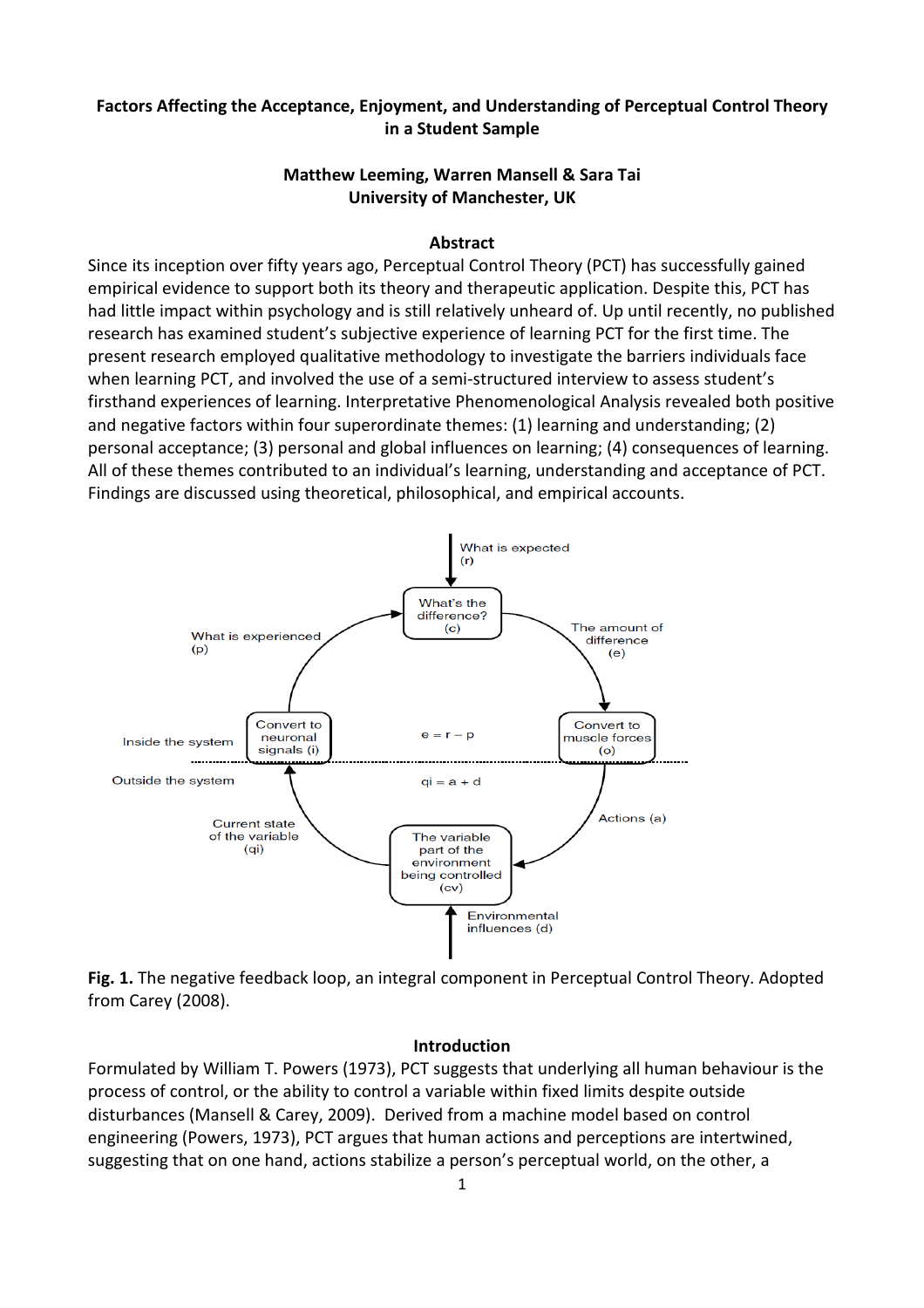continuous flow of perception is necessary for behaviour to take place (McClelland, 1994). This stems from a hierarchy of negative feedback loops (see Figure 1), consisting of perceptual input, an internal standard, and a comparator (Locke & Latham, 2002). The comparator compares sensory input to a preset goal (internal standard) with the difference being an error signal. The error signal then transforms into action, counteracting this error, with information being reinputted as a perceptual signal closing the loop (McClelland, 1994). PCT therefore argues that individuals behave to control their perceptions, rather than perception being the causal factor of behaviour (Bourbon, 1997). The full theory includes an explanation of how control loops are organised in a hierarchy to implement complex goals, and the process of reorganisation which specifies how learning occurs through trial-and-error changes in the parameters of the system.

 PCT has also enjoyed a range of empirical support spanning across multiple phenomena including the understanding of psychological disorders (Mansell, 2005). Yet despite such strong evidence for the efficacy of the theory and its applications, PCT has had relatively little impact and is largely unheard of (Gibson, 2009). This has been attributed to the theory's age, its development by an engineer, its implication that existing theories are inaccurate, and its overly mechanistic view of people (Mansell, 2009). Philosophy however, suggests that there are many other, more abstract variables at play in the acceptance of any scientific theory.

 The philosophical standpoint of Thomas Kuhn (1962) argues towards science being held together by pre-existing ideas upon which no one can agree (pre-science). One will eventually become dominant and accepted by the vast majority of scientists working within that field. This is known as normal science, and takes place within a theoretical framework, known as a paradigm. However anomalies are often found within each framework, but are disregarded by its proponents who continue to work only on problems they can solve. Science is then ready for change, however, paradigms are impossible to measure due to each groups diverse way of seeing things, their differential approaches to problem solving, and the differing scientific standards each set themselves. This is known as incommensurability (Kuhn, 1962), therefore, although a new theory may be deemed better, revolution can only take place when a new generation of scientists take over and accept it, allowing it to be adopted by the majority (Kuhn, 1962).

 In addition, Posner, Strike, Hewson, and Gertzog (1982) suggest that for scientific change to take place, accommodation has to occur. Accommodation is a change in both central and self concepts, with central concepts being facilitated by a theory's ability to solve current problems, and self concepts being derived from an individual's previous experience, making more diverse ideas appear unintelligible. Therefore, Posner et al. (1982) suggest that for successful accommodation to occur there must be 1) dissatisfaction with existing theories, 2) new concepts must be deemed intelligible 3) new concepts must be seen as plausible, 4) as well as exhibiting the potential for further, fruitful research.

 In support of the proposition outlined by both Kuhn (1962) and Posner et al. (1982), Margolis (1993) suggests that within each paradigm the rules of science are not consciously held, but are merely taken for granted. Polanyi (1974) argues that this tacit or unconscious knowledge forms a 'habit of mind', which develops through exposure due to everyone in the psychological community converging on the same idea. Therefore, entrenched responses occur within each paradigm without conscious attention, becoming difficult to change or indeed notice. This, Margolis (1993) argues, is how beliefs, judgements, and attitudes develop towards new paradigms, because even though one can logically see the benefits of new ideas, previous habits of mind still entrenched in old paradigms exist and inhibit the success of new ones (Margolis, 1993).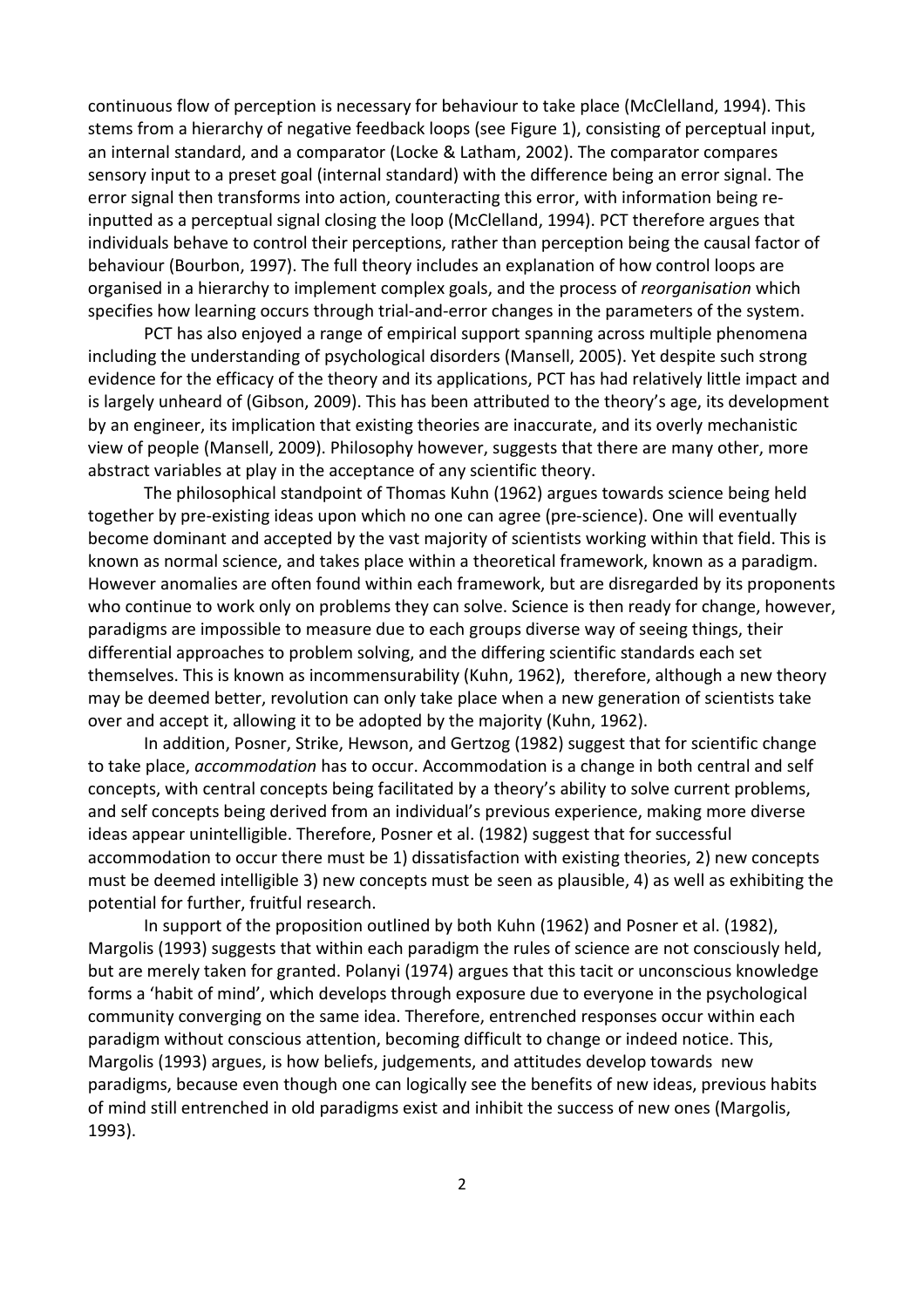Evidence for the cognitive processes which underlie the theoretical propositions of both Polanyi (1974), and Margolis (1993) can observed within the supporting literature for Mindset Theory (MT; Gollwitzer, 1990). MT suggests that the mechanism underlying the one-sided selection of information occurs via a deliberative and implemented mindset (Golwitzer, 1990). During the deliberative phase, an individual open-mindedly evaluates all of the information available to them, once a decision has been reached; the implemental phase inhibits inconsistent, novel ideas from being considered. This latter, closed minded process, allows an individual to avoid conflicting ideas by selectively processing information salient only to their chosen goal or paradigm. Therefore, the one sided analysis of information that occurs via an implemented mindset after a decision has been made, inhibits contradictory information (such as novel scientific ideas) from being considered and subsequently adopted (Taylor & Gollwitzer, 1995).

 Recent empirical findings support these assumptions. Brannon, Tagler, and Eagley (2007) conducted three experiments to test selective exposure effects (Freedman & Sears, 1965) or whether attitude strength moderates individual's selective exposure to information. Overall, findings suggested that upon exposure to differing stimuli, participants disregard opposing ideas and only select information consistent with their attitudinal standpoint. In regard to the adoption of new paradigms, studies such as these explain how habits of mind (Polanyi, 1974.,Margolis, 1993) and Mindsets (Gollwitzer, 1990) stay reinforced and unchanged as an individual only selects and seeks information consistent with their world view, rather than information that may lead to subsequent attitudinal (or scientific) change(Brannon et al. 2007).

Within PCT itself, the process of change – reorganisation - is driven by increases in *intrinsic* error – discrepancies in important goals, typically related to survival and social affiliation. Thus, one obstacle to changing one's scientific views may be that significant change is only required when key intrinsic needs are threatened. This is unlikely in an academic environment that subscribes, on the whole, to the status quo view of human behaviour.

Potentially, within the Gollwitzer (1990) account, the closed mindset described above may correspond to awareness that is focused on perceptions that are situated low in a control hierarchy, in the service of concrete goals. In contrast, an open mindset may correspond to awareness that is located towards superordinate levels where principles and plans can be reprioritised and shifted. Thus, one obstacle to changing one's views is that awareness must be shifted towards higher, conceptual levels. Within PCT, the uppermost level described to date is the system concept level which appears to map closely to Posner et al's (1982) model. In PCT, this level represents the kinds of self concepts and views of the world one tries to experience. It is most likely that scientific frameworks are perceived at this level. Thus, change would need to occur at the level at which scientific theories are 'regulated' to form even higher level perceptions. It is possible that many academics are not even aware that stimulus-response psychology or inputcompute-output approaches represent testable theories – they are assumed; errors and inaccuracies in experimental results are rarely taken as evidence to question this overarching assumption. Yet, this is exactly what successful experiments using PCT demonstrate (e.g. Marken, 1985; Powers, 1978).

 In light of the above philosophical, theoretical and empirical positions, this study aims to investigate the internal and external barriers individuals face when coming into contact with PCT for the first time. Qualitative methodology, or more specifically, Interpretive Phenomenological Analysis (IPA; Smith and Osborn, 2007) is used to observe a person's first-hand experience of learning PCT for the first time.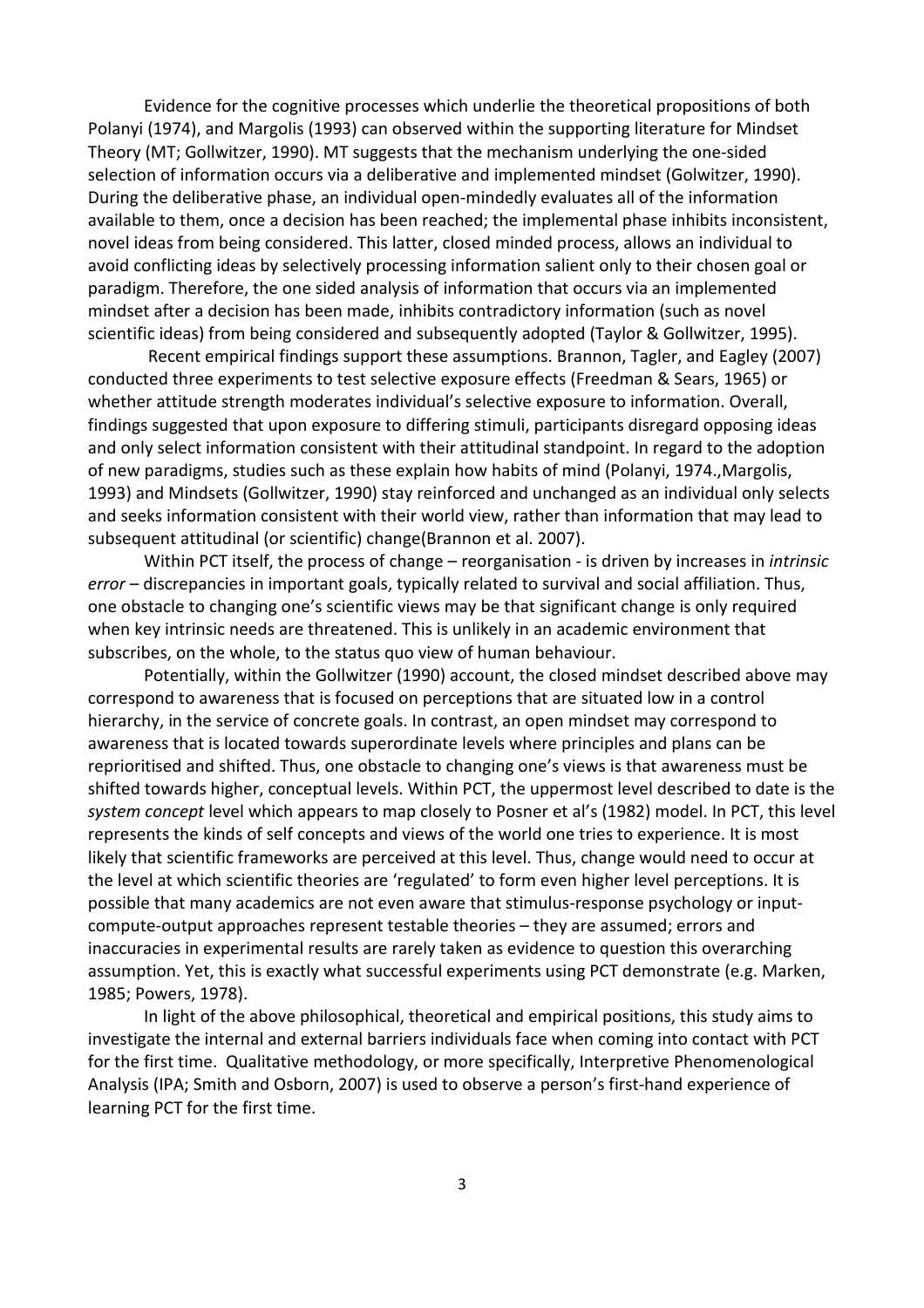## Method

### Design

A semi-structured interview was used to examine people's experiences of learning about PCT. More specifically, this focussed on participants firsthand accounts of their experience, perception, and overall view of the theory after first time exposure. The interview schedule was developed in two stages.

### Interview Schedule Development

### Stage 1

An informal focus group was formed to comprise the interview schedule which was to be used. In order to identify the obstacles and advantages students face before and after the exposure to PCT, five pairs were formed each consisting of one individual with previous experience and one without prior experience of learning PCT.

## Stage 2

A range of items to include in the interview schedule were discussed. Each pair agreed upon three possible items which were deemed to be the most salient. Pairs critically evaluated each of the proposed items, disregarding less pertinent items. A final list of ten primary items was produced including a small selection of secondary, follow up items. Care was taking to ensure that all questions were open-ended in order for participants to give a full account of their experience. For an example of the interview schedule, please see appendix I.

### **Participants**

Nine psychology students from the University of Manchester took part in the study. All of which had taken an introductory PCT course module, Control and Conflict in Human Behaviour. All participants had previously signed a consent form stating their permission to be contacted.

## Apparatus

An Olympus VN-5500PC digital voice stereo was used to record the interview.

## Procedure

Each pair formed in the original focus group was assigned a participant to be interviewed. The interview was carried out using the previously designed interview schedule.

## Data Analysis

The data derived from the interview was subjected to IPA (Smith and Osborn, 2007). Each interview was individually transcribed and re-read in order to develop familiarity. The left hand margin was used to note down initial ideas. The themes were then identified, with the more abstract themes being noted in the right hand margin. From this, a list of emergent themes was developed as the connections between the themes were identified and collated into clusters. A super-ordinate theme was then used to explain the theme for each cluster. Quotations from the text were added to support each identified theme. In order to combine all the data from each participant in the study, a table of master themes was produced to collate the sub-themes identified in all the accounts. A cyclical process was used in which themes were checked and re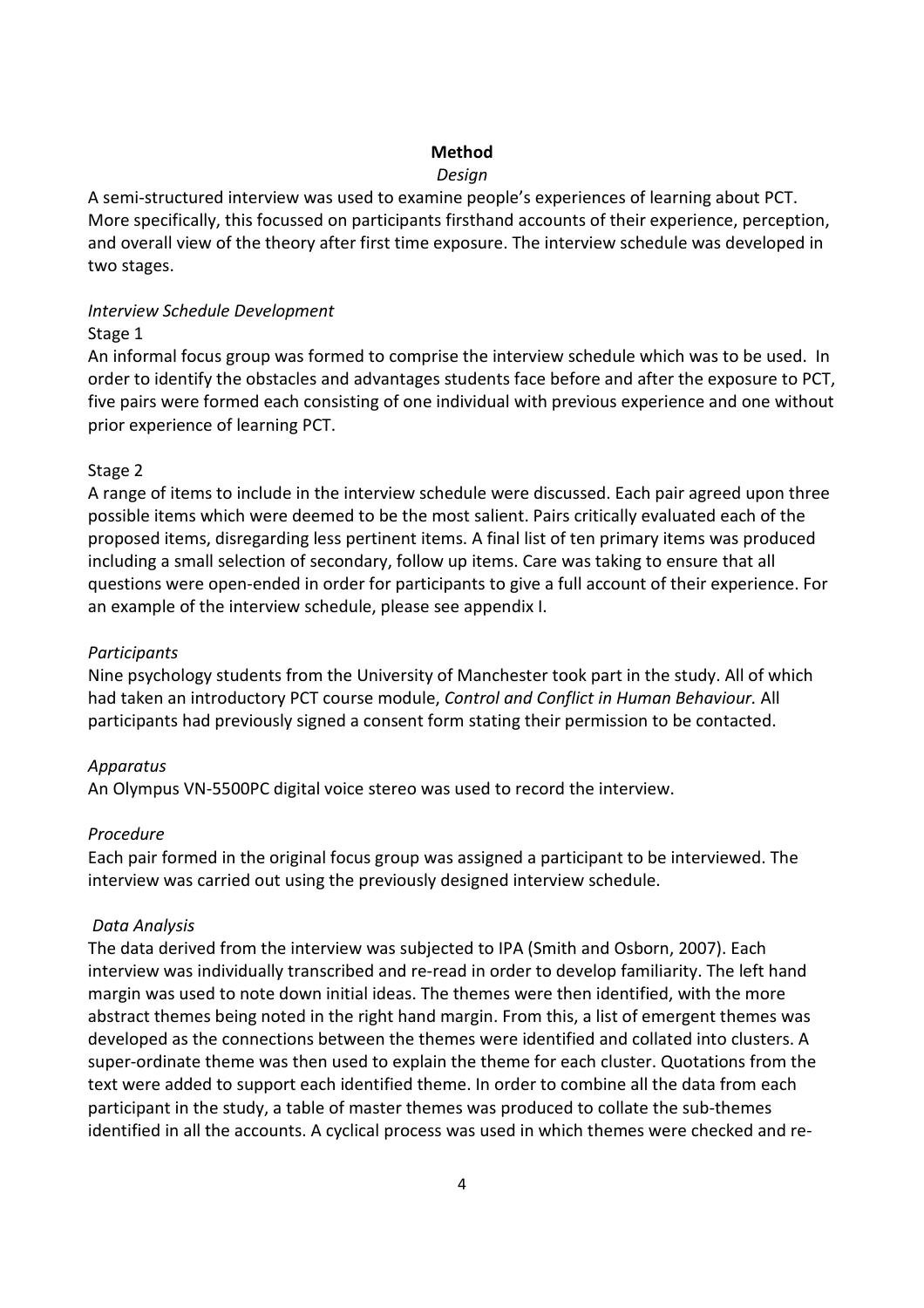checked against the narrative before the process was finished. Please see below for tables of themes and supporting quotations.

#### Results

The analysis of the transcripts revealed four main superordinate themes. These were:

- 1. Learning and understanding
- 2. Personal acceptance
- 3. Personal and global influences on learning
- 4. Consequences of learning

Sub themes also emerged within each of the above themes. Please see table 1 for all themes in their entirety.

| Theme 1<br>Learning and<br>understanding <sup>a</sup>                                                                                                                                                         | Theme 2<br>Personal<br>acceptance of<br>PCT <sup>a</sup>                                                                                                          | Theme 3<br>Personal and global<br>influences on<br>learning <sup>a</sup>                                     | Theme 4<br>Consequences of<br>learning <sup>a</sup>                                                                                                                  |
|---------------------------------------------------------------------------------------------------------------------------------------------------------------------------------------------------------------|-------------------------------------------------------------------------------------------------------------------------------------------------------------------|--------------------------------------------------------------------------------------------------------------|----------------------------------------------------------------------------------------------------------------------------------------------------------------------|
| Positive factors that<br>influence learning<br>and understanding of<br>PCT <sup>b</sup><br>Demonstrations <sup>c</sup><br>Electronic resources <sup>c</sup><br>Journals <sup>c</sup><br>Diagrams <sup>c</sup> | <b>Factors that</b><br>influence personal<br>acceptance <sup>b</sup><br>Understanding <sup>c</sup><br>Individual<br>differences <sup>c</sup>                      | Lecturers influence <sup>b</sup><br>Interpersonal<br>influences <sup>c</sup><br>Teaching styles <sup>c</sup> | Positive<br>consequences of<br>learning about PCT <sup>b</sup><br>Application to ones'<br>own life <sup>c</sup><br>Application to a<br>clinical setting <sup>c</sup> |
| Negative factors that<br>inhibit learning and<br>understanding of<br>$PCT^b$<br>Initial difficulty in<br>understanding <sup>c</sup>                                                                           | Negative factors<br>that inhibit<br>personal<br>acceptance <sup>b</sup><br>Incompatible with<br>other theories <sup>c</sup><br>Overly<br>mechanistic <sup>c</sup> | Others influence <sup>b</sup><br>Influences of<br>psychological<br>community <sup>c</sup>                    | Negative<br>consequences of<br>learning about PCT <sup>b</sup><br>PCT does not<br>account for<br>everything/doubt<br>and confusion <sup>c</sup>                      |

Table 1. Compositional structure of interpretive phenomenological analysis themes

<sup>a</sup> Superordinate theme

**b** Master Theme

 $c$ Sub-categories

### Learning and understanding

Please see Table 2 for supporting quotations. Although not every participant mentioned demonstrations, electronic resources, journals, and diagrams consecutively, overall, participants suggested that these resources were the most helpful in gaining further insight into the applicability, accessibility, and understanding of the theory. Participants consistently expressed a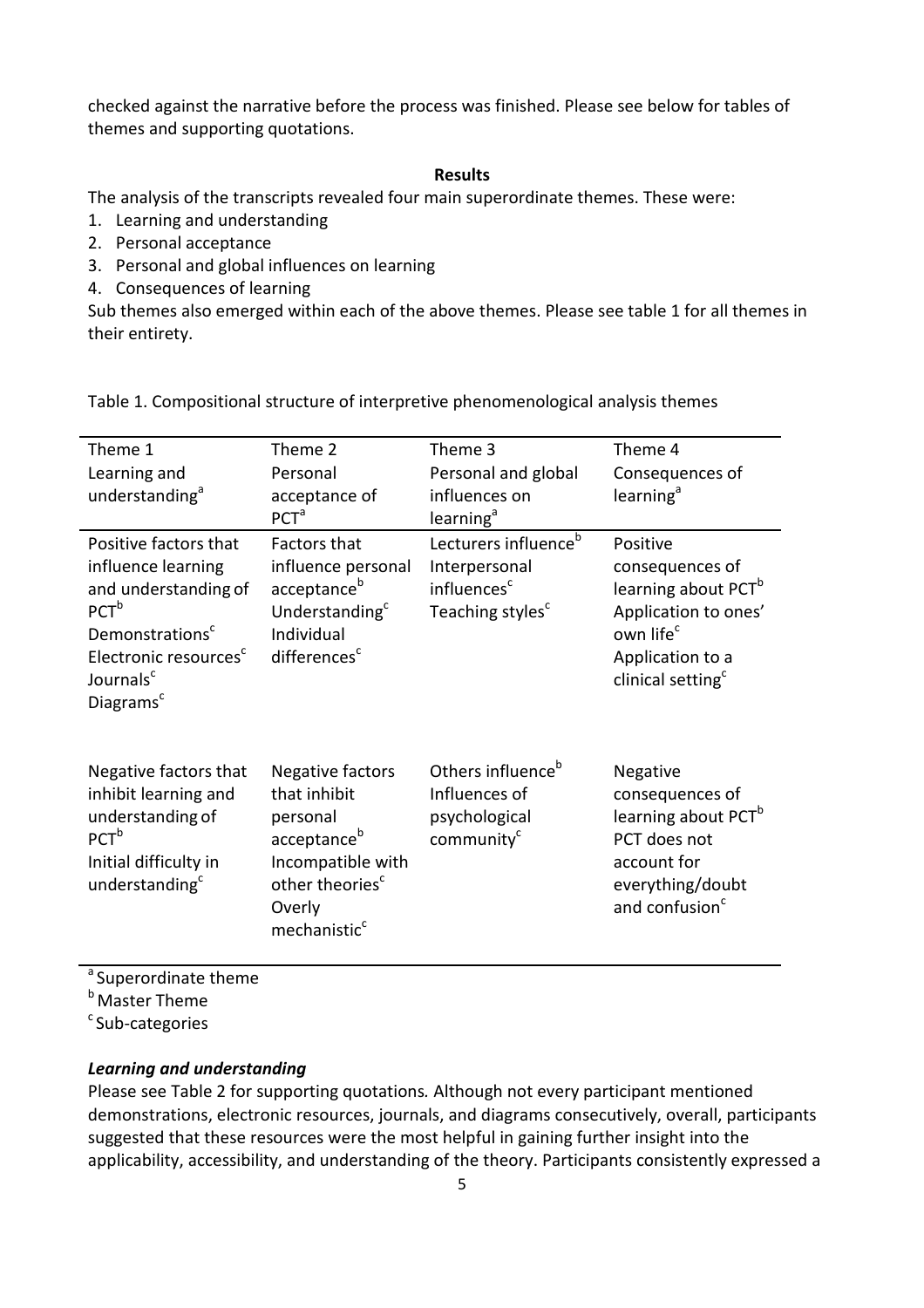difficulty in understanding PCT after its initial contact, with many adding that this could inhibit a desire to learn, understand, and accept the theory prior to having experienced it.

Table 2. Quotations for theme 1: Learning and Understanding

| Positive factors that influence learning and<br>understanding of PCT                                                                                                                                                                                                                        | Negative factors that inhibit learning and<br>understanding of PCT                                                                                                                                                                             |
|---------------------------------------------------------------------------------------------------------------------------------------------------------------------------------------------------------------------------------------------------------------------------------------------|------------------------------------------------------------------------------------------------------------------------------------------------------------------------------------------------------------------------------------------------|
| Demonstrations<br>'An elastic band to show the conflict<br>where you' got to keep the knot over the<br>circlewe did a lot of examples in class.<br>Examples were good'.<br>Electronic resources<br>'I found the PCT website was goodhow<br>you would use PCT in education and<br>business'. | Initial difficulty in understanding<br>'It does take a while to get and I think a<br>lot of people are put off by that'.<br>'I thought it took a long time initially to<br>get my head around itwith the negative<br>feedback loop and stuff'. |
| Journals<br>The theories are really clear and simple so<br>it was easy to learn. The external reading of<br>Warrens 2005 paper, and Powers' papers<br>were really simple to understand so it made<br>it really easy to read around the subject'.                                            |                                                                                                                                                                                                                                                |
| Diagrams<br>'The pictures and diagrams make it<br>accessible at first in that you want to read it<br>because it seems, well, it seems a little bit<br>easierso it just consolidates your learning<br>and in helps you organise your thoughts                                                |                                                                                                                                                                                                                                                |

### Personal Acceptance

Please see Table 3 for supporting quotations. Participants talked about the importance of understanding PCT before they were able to accept the theory. Again, immediate understanding was deemed as a salient factor in the theories acquisition and acceptance. Participants also talked about the interpersonal factors involved in the acceptance of PCT. Overall the idea of an open mind was observed to be the most important determinant of whether one was open or closed to the theory. The overall idea of PCT being incompatible with other paradigms was also observed to be important for the participants who didn't accept the theory. One reason was due to a rejection of the mechanistic component inherent in the description and explanation of PCT.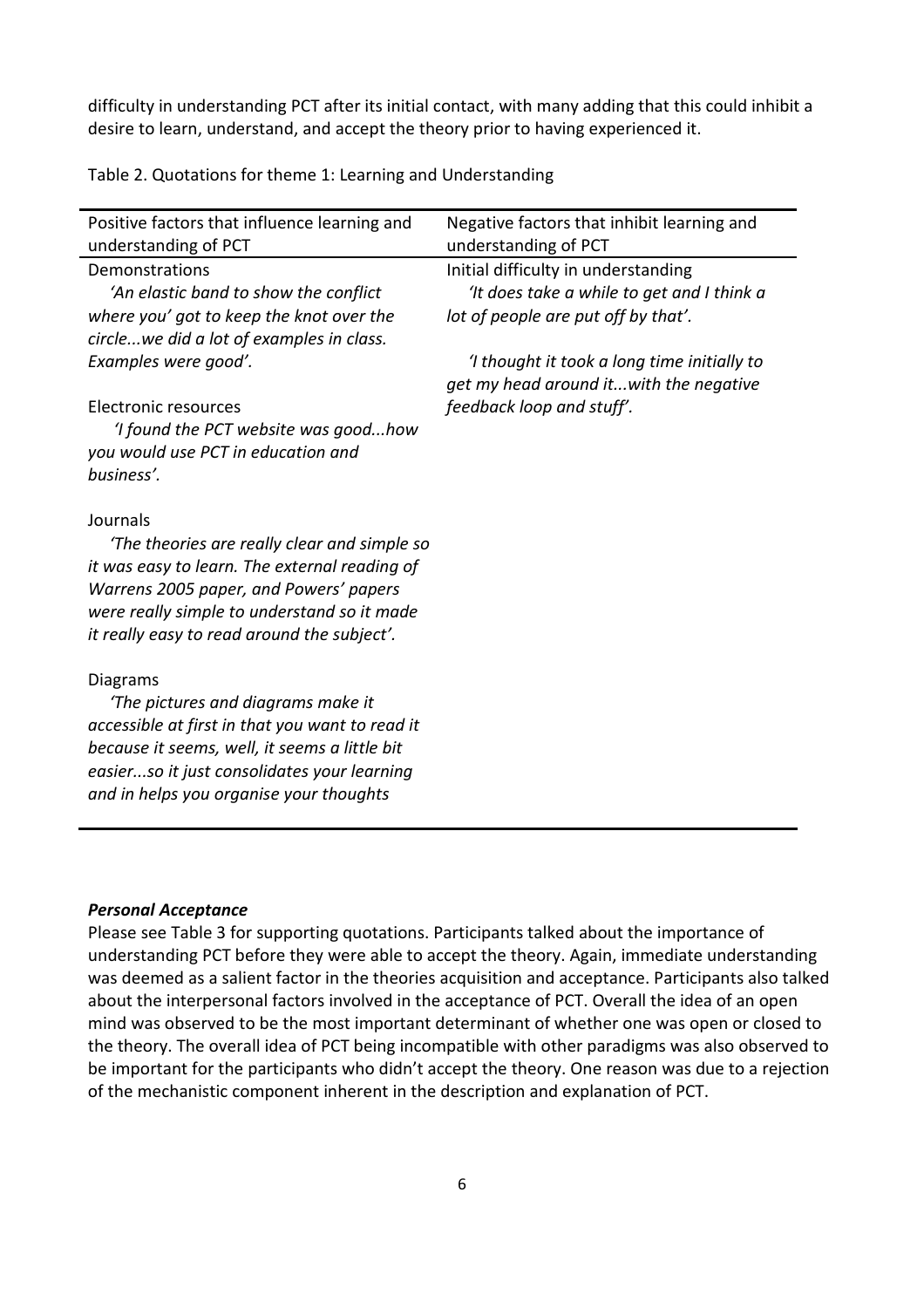| Factors that influence personal acceptance       | Negative factors that inhibit personal   |
|--------------------------------------------------|------------------------------------------|
|                                                  | acceptance                               |
| Understanding                                    | Incompatible with other                  |
| 'I wasn't really against it or for itMost of it  | theories/mechanistic                     |
| was just understanding it mainly first, before   | 'The whole sort of assumption            |
| you could make your decision'.                   | underlying the theory is completely      |
|                                                  | incompatible with the rest of psychology |
| Individual differences                           | and it undermines everything we have     |
| 'I think it just depends on the person, if       | learned so far'.                         |
| someone is quite open minded about hearing       | 'I just think there's something more to  |
| new theories then I think it would be a good     | human life and human experience than a   |
| theory for thembut if someone is quite set in    | diagram, or what can be represented in a |
| what they think it can be that it would be quite | diagram'.                                |
| difficult for them to accept'.                   |                                          |

### Table 3. Quotations for theme 2: Personal acceptance of PCT

### Personal and Global influences on Learning

Please see Table 4 for supporting quotations. The lecturers' overall enthusiasm for the theory appeared to be an important aspect in the acquisition of learning, so much so that choices to take the module were based on the lecturer's personality and teaching style rather than the content. Parallels between other, more traditional, therapeutic applications were made, with participants clearly seeing the benefits of PCT as an application in its own right. However, when talking about other influences, participants consistently expressed their doubt about wanting to learn about PCT given that it had not yet been accepted in the wider psychological community.

Table 4. Quotations for theme 3: Personal and global influences on learning

| Others influence                               |
|------------------------------------------------|
| Influences of psychological community          |
| 'You can see some parallels to CBT and         |
| cognitive therapies and stuff like that but I  |
| kind of just felt that it hadn't been taken up |
| by the kind of psychological community'.       |
|                                                |
| 'I straight way got the impression that it     |
| hadn't been taken up by the psychological      |
| community, we weren't really told why not      |
| so there is always a doubt there'.             |
|                                                |
|                                                |
|                                                |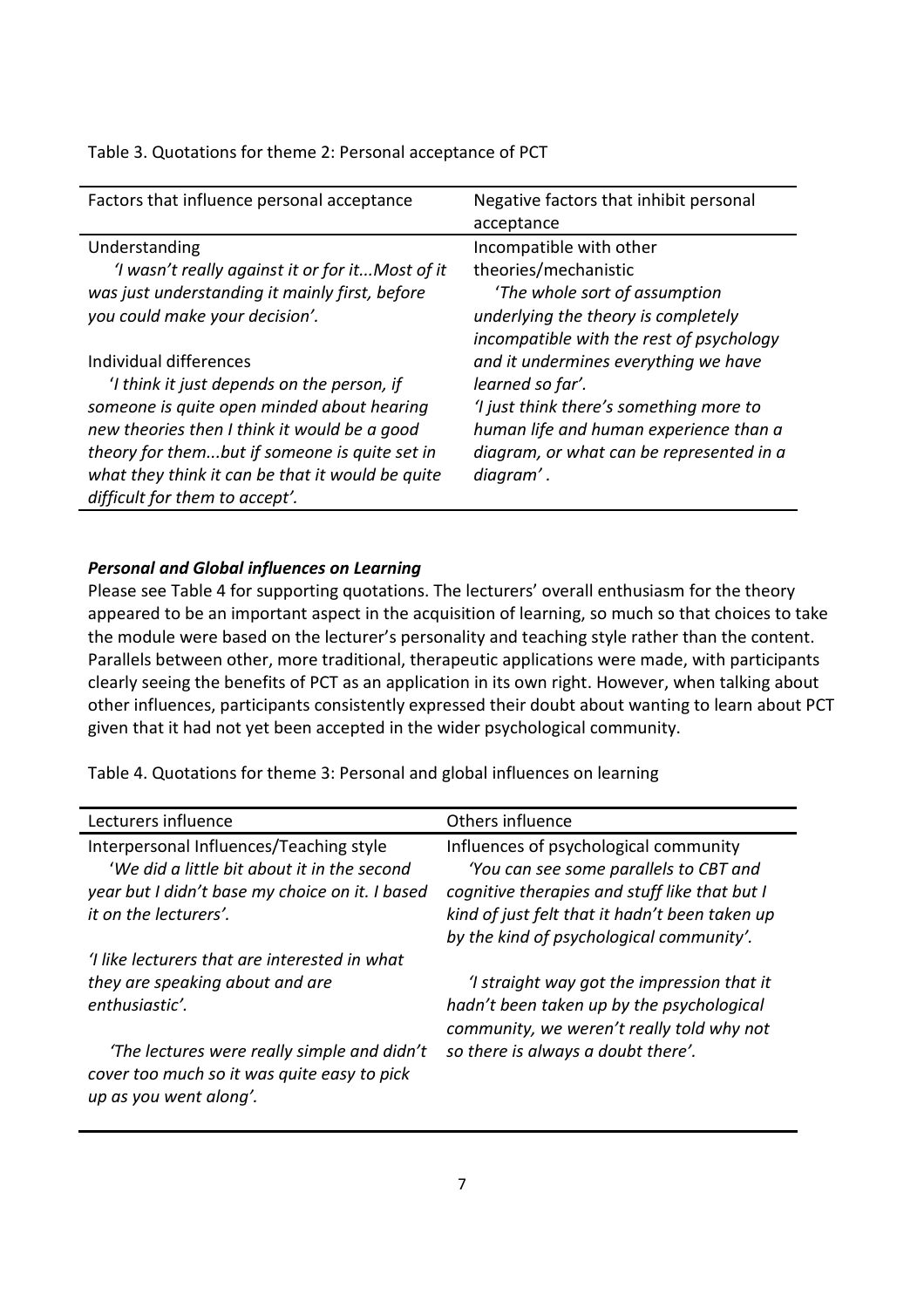#### Consequences of Learning

Please see Table 5 for supporting quotations. Participants generally acknowledged the efficacy of PCT's application to everyday life. In addition, the clinical applicability of Method of Levels Therapy, derived from the theoretical underpinnings of PCT, was also observed to be an effective therapeutic tool, with many suggesting that both of these factors to be a positive consequence of learning the theory. However, although many could see the benefits in learning the theory as well as its therapeutic application, they appeared confused, with many suggesting that PCT was unable to explain behaviour as a whole. These contradictory responses appeared consistently throughout the narrative, with many participants being unable to give an answer as to why this was the case.

Table 5. Quotations for theme 4: Consequences of Learning

| Positive consequences for learning about                                                                                                                                                 | Negative consequences for learning about                                                                                                    |
|------------------------------------------------------------------------------------------------------------------------------------------------------------------------------------------|---------------------------------------------------------------------------------------------------------------------------------------------|
| <b>PCT</b>                                                                                                                                                                               | <b>PCT</b>                                                                                                                                  |
| Application to own life                                                                                                                                                                  | PCT doesn't account for everything/Doubt                                                                                                    |
| 'You can see it in practice and then you go                                                                                                                                              | and confusion                                                                                                                               |
| way and apply it to whatever is going on in<br>your own life'.                                                                                                                           | 'I'm just not sure about it, it just doesn't<br>seem to account for everything, I haven't<br>found a specific example but I'm sure I will.' |
| Application to a clinical setting<br>'They propose from PCT a type of therapy<br>called Method of Levels Therapy, and that<br>therapy seems spot on in terms of how to<br>treat people'. | 'I think there's something missing, and I'm<br>not sure what it is I'm afraid, but it's just not<br>right yet'.                             |

### **Discussion**

Results from qualitative analysis uncovered both positive and negative factors which contributed towards participant's successful understanding, acceptance, and learning of PCT. Positive factors were seen to be facilitated by good resources, individual differences, lecturers influence and the theories successful application. However, an initial difficulty in understanding, as well as the theories incompatibility and overall lack of acceptance, all contributed towards an individual's lack of confidence in the theory, which in turn appeared to inhibit their overall understanding, acceptance and learning of PCT.

 Analysis revealed that understanding of the theory was an important factor in the facilitation of acceptance. These findings are supported by Posner et al. (1982) who propose that in order to accommodate and accept a new theory, one must first understand it. Although learning resources were found to aid understanding, Margolis (1992) suggests that individual habits of mind inhibit immediate understanding as a result of their unconscious adherence to existing paradigms, suggesting that this delay could hinder an individual's acceptance of the theory.

 Personal acceptance was also seen to be inhibited by PCT's incompatibility with other theories. Forsell (1994) highlights the difficulty in understanding new theories when individuals belong to an incompatible paradigm. This can be interpreted the Kuhnian idea of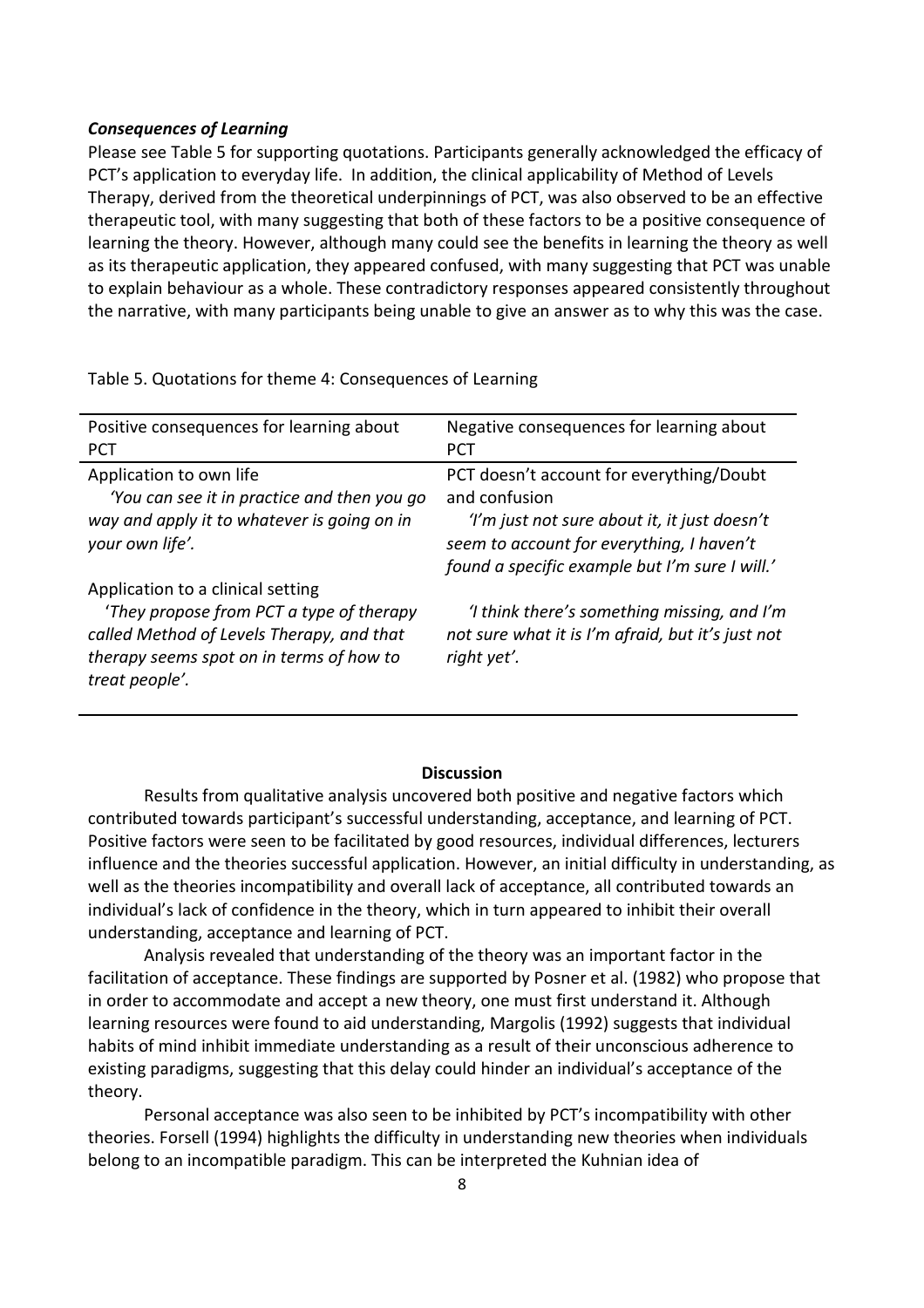incommensurability (Kuhn, 1962), as the lack of comparison between divergent paradigms results in the individual maintaining a differential view of the world as well as an inability to accept new ideas inconsistent with their own. Additionally, the negative view of PCT's mechanistic component was also found to be a salient factor in individual's lack of acceptance. Existing literature also supports this as Mansell (2009) makes similar observations.

 Further interpretations can be made in regard to participant's personal acceptance via the propositions outlined by Mindset Theory (MT; Gollwitzer (1990), which suggests that when individuals are in a post-decisional phase of goal pursuit, they must initiate only the actions which are instrumental to their initial, chosen goal (Henderson, De Liver, & Gollwitzer, 2008). We discussed earlier how this proposal could be construed within PCT itself. This finding further supports the philosophical standpoints of Khun (1962), Margolis (1992), and Forsell (1994) who argue towards the difficulty that individuals face in the acquisition of ideas when faced with a divergent paradigm incompatible with their own. For example, the negative views of PCT may have been considered by participants during the deliberative stage of goal pursuit (Golwitzer, 1990). Therefore, the theory's drawbacks originally outlined by Mansell (2009) including PCT's development by an engineer, its implication that existing theories are inaccurate, and its overly mechanistic view of people (Mansell, 2009), would all contribute towards whether a participant would adopt the theory during the deliberation process. If a decision was made against PCT at this stage, it would be impossible to implement further, therefore all energies would go towards refuting, rather than accepting the theory (Gollwitzer, 1990), even though an individual could logically see its benefits (Margolis, 1993).

 Personal influences were also seen to facilitate the successful learning of PCT. These included lecturers influence, and teaching styles. However, a more problematic factor was that of outside influences, or the influence of the scientific community. This is interpreted by Polanyi (1974) who suggests that due to each scientific community all converging on the same idea, individuals who belong to that paradigm gain a tacit or unconscious knowledge only of the concepts within their given paradigm facilitating the further inhibition of new theoretical ideas. Furthermore, although the participants could see the applicable efficacy of PCT, the above variables appeared to cast an overall doubt upon the theory. For example, participants refuted the claims that the theory could account for all behaviour of living systems yet none were able to give a reason why.

 This study has noted the limitations in drawing conclusions from naturalistic observations using a relatively small sample of participants, as these findings may not be generalisable towards a larger population. However, the salient themes which did emerge were observed consistently, allowing for enough empirical justification to conduct further research with the use of a larger cohort. In addition to this, participants were given the choice as to whether they wished to be contacted to take part. This may not represent the most optimal sampling method as pre determined bias or demand characteristics, may have had an effect on the overall findings. Therefore, further studies may wish to include a sample of individuals across a range of locales, all of which have a base understanding of the theory but did not take an introductory course module via the same institution, in doing so, this may tease out any additional biases, as well as give more accurate representation of generalisaility towards the population.

 In conclusion, the findings of this study would argue that there are many factors at play in the acceptance, understanding, and successful learning of PCT. Research suggests that attitudes have an integral part to play in the acceptance and enjoyment of the theory. However, philosophical proponents argue that there are many more mediating factors at play in the successful acquisition of new scientific ideas, including internal and external variables affecting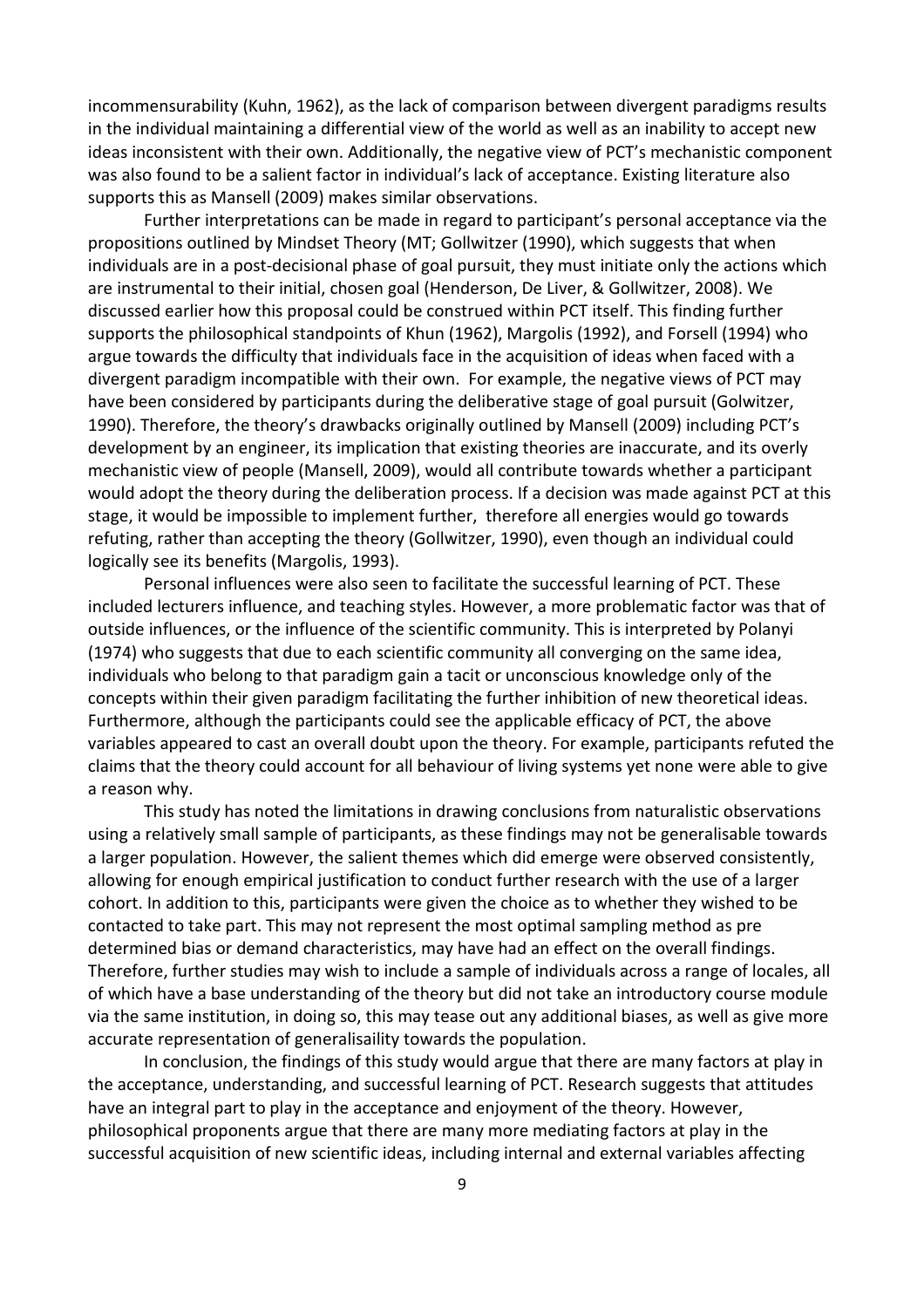levels of understanding, the influence of the wider psychological community, as well as the central variables needed to facilitate conceptual change. Therefore, future research may wish to look at all these factors in order to further understand why a theory grounded in empirical evidence and successful application has yet to be accepted into mainstream psychology. At present, it is greatly promising that the theory is nevertheless gaining acceptance within a proportion of a yearly cohort of undergraduate students through the way that it is taught, demonstrated and explained.

#### Ackowledgements

Thank you to all of the undergraduate students who were involved in interviewing, being interviews and transcripting for this study.

## References

- Bourbon, W. T. (1997). Three 'dangerous' words. In Forsell, D. C., & Powers, W. T (Eds), Perceptual control theory: science and applications  $-\alpha$  book of readings (pp. 48-50). CA: Living ControlSystems Publishing.
- Brannon, L. A., Tagler, M. J., & Eagley, A. J. (2006). The moderating role of attitude strength in selective exposure to information. Journal of Experimental and Social Psychology, 43, 611-617.
- Carey, T.A. (2008) Perceptual control theory and the method of levels: Further contributions to a transdiagnostic perspective. International Journal of Cognitive Therapy, 1, 237–255.
- Forsell, D. S. (1994). Management and leadership: Insight for effective practice. Hayward: Living Control Systems Publishing.
- Freedman, J. L., & Sears, D. O. (1965). Selective exposure. In L. Berkowitz (Ed.), Advances in experimental and social psychology (Vol. 2, pp. 57-97). San Diego, CA: Academic Press.
- Gibson, A. J. (2009). Factors affecting acceptance or rejection of perceptual control theory in students and academics. (Unpublished Masters Dissertation). The University of Manchester, United Kingdom.
- Gollwitzer, P. M. (1990). Action phases and mind-sets. In E. T. Higgins & R. M. Sorrentino (Eds.), Handbook of motivation and cognition: Foundations of social behavior (Vol. 2, pp. 53-92). New York: Guildford Press.
- Henderson, M. D., De liver, Y., & Gollwitzer, P. D. (2008). The effects of an implemental mind-set on attitude strength. Journal of Personality and Social Psychology, 3, 396-411.
- Kuhn, T. S. (1962). The Structure of Scientific Revolutions. Chicago: University of Chicago Press.
- Locke, E. A., & Latham, G. P. (2002). Building a practically useful theory of goal setting and task motivation: a 35 year old odyssey. American Psychologist, 57, 705-717.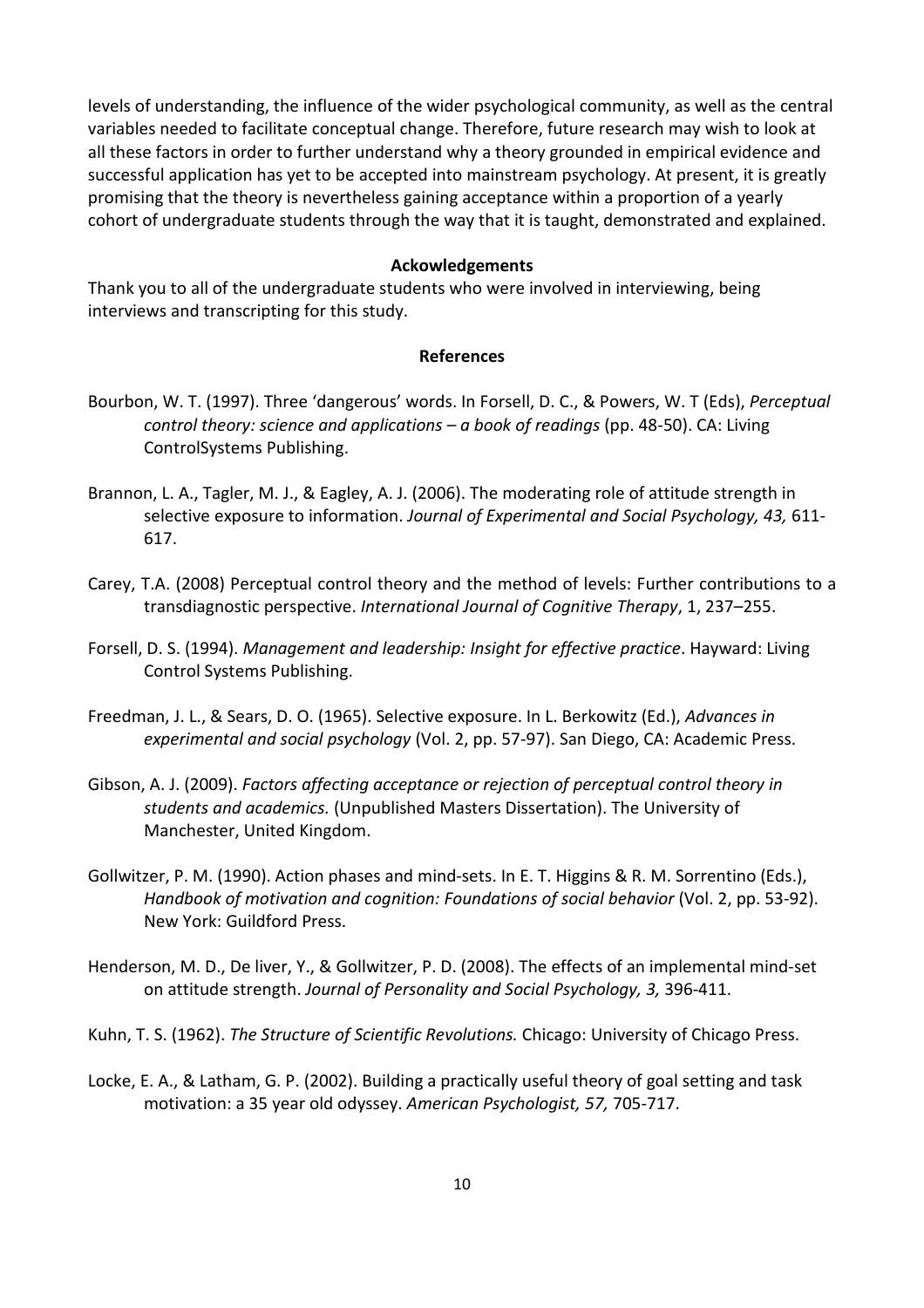- Mansell, W. (2005). Control theory and psychopathology: An integrative approach. Psychology and Psychotherapy-Theory research and Practice, 78, 141-178.
- Mansell, W. (2009). Perceptual Control Theory as an integrative framework and Method of Levels as a cognitive therapy: what are the pros and cons? The Behaviour Therapist, 2, 178-196.
- Mansell, W., & Carey, T. A. (2009). A century of psychology and psychotherapy: Is an understanding of 'control' the missing link between theory, research and practice? Psychology andPsychotherapy-Theory Research and Practice, 82, 337-353.
- Margolis, H. (1993). Paradigms and barriers: How habits of mind govern scientific belief. University ofChicago Press: Chicago.
- Marken, R. S. (1985). Selection of consequences: adaptive behavior from random reinforcement. Psychological Reports, 56, 379-383.
- McClelland, K. (1994). Perceptual control and social power. Sociological Perspectives, 37, 461-496.
- Polanyi, M. (1974). Personal Knowledge. University of Chicago Press.
- Posner, G. J., Strike, K. A., Hewson, P. W., & Gertzog, W. A. (1982). Accommodation of a Scientific Conception: Toward a Theory of Conceptual Change. Science Education, 66, 211-227.
- Powers, W. T. (1973). Behaviour: the control of perception. New York: Aldine De Gruyter.
- Powers, W. T. (1978). Quantitative analysis of purposive systems: Some spadework at the foundations of scientific psychology. Psychological Review, 85, 417-435.
- Smith, J., & Osborn, M. (2003). Interpretative phenomenological analysis. In J. A. Smith (Ed.),Qualitative psychology: a practical guide to methods. Sage.
- Taylor, S., & Gollwitzer, P. M. (1995). Effects of mindset on positive illusions. Journal of Personality and Social Psychology, 69, 213-226.

## Appendix

# Appendix I: Interview schedule

- $\triangleright$  What immediately comes to mind now when you think about PCT?
- $\triangleright$  What were your first impressions of PCT?.....follow up with
	- o "What was your initial reaction to hearing about the theory?"……
	- o "how does this compare with your impressions of it now?"
	- o If people have altered opinions, ask "what has made you change the way you think?"
- $\triangleright$  Why did you choose "Control and conflict in everyday life and clinical settings" as a 3<sup>rd</sup> year module?
- $\triangleright$  How does PCT compare to your understanding of other psychological approaches?
- $\triangleright$  How does learning PCT compare to learning other psychological theories?
- $\triangleright$  What helped you to understand PCT?.....follow up with